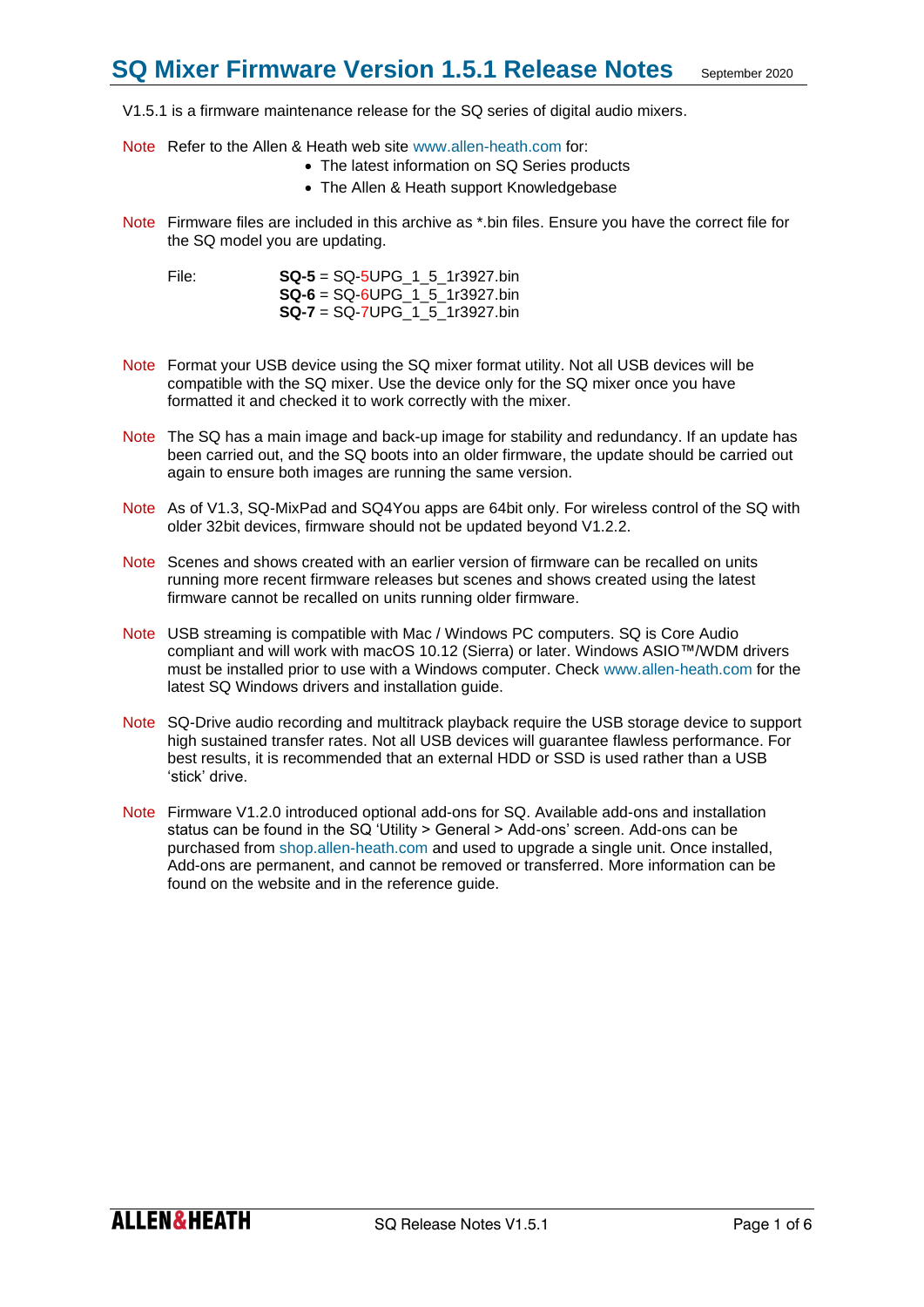# **V1.5.1**

## **Issues fixed:**

- ID-1782: Display may freeze when viewing RTA on PEQ whilst using SQ-Drive
- ID-1779: Noises on local input sockets presenting on small number of units
- ID-1804: Multitrack recording to SQ-Drive could stall in some circumstances
- ID-1794: 'Socket used' indication incorrect in I/O screen when patching Direct Outs to ME
- ID-1793: Talkback output to ME unlabelled resulting in incorrect auto assignment
- ID-1792: NRPN fader law not recalled correctly on system reboot
- ID-1778: SQ-Drive stereo record meters incorrectly labelled
- ID-1596: DT preamp control can be lost when soft rebooting Dante V2 option card

## **Known issues – SQ-Drive:**

Loss of power or unplugging a device during multi-track or stereo record may result in the current recording being lost.

## **Known issues – Audio not passing when attempting to load an unavailable add-on:**

When loading a show which uses an add-on not available in the installed firmware, a default processing unit will be loaded, but audio will not pass until the processing has been switched out. This can happen when a show saved on newer firmware is loaded into an SQ running older firmware.

## **Known issues – Incorrect sync with MixPad when Mixer Config is changed:**

Adjusting the Mixer Config on the desk will cause issues in the SQ-MixPad I/O Patch screen until the app has been disconnected and reconnected. For this reason, SQ-MixPad should only be connected after Mixer Config settings have been applied at the desk.

## **Known issues – Loaded MixPad Offline show not copied when updating on PC/Mac:**

When updating the SQ MixPad app on a PC or Mac, the show loaded in Offline mode is not automatically copied across to the new version. Best practice is to store the currently loaded show before updating, then install the new version of MixPad and recall the show being worked on *before* uninstalling the older version.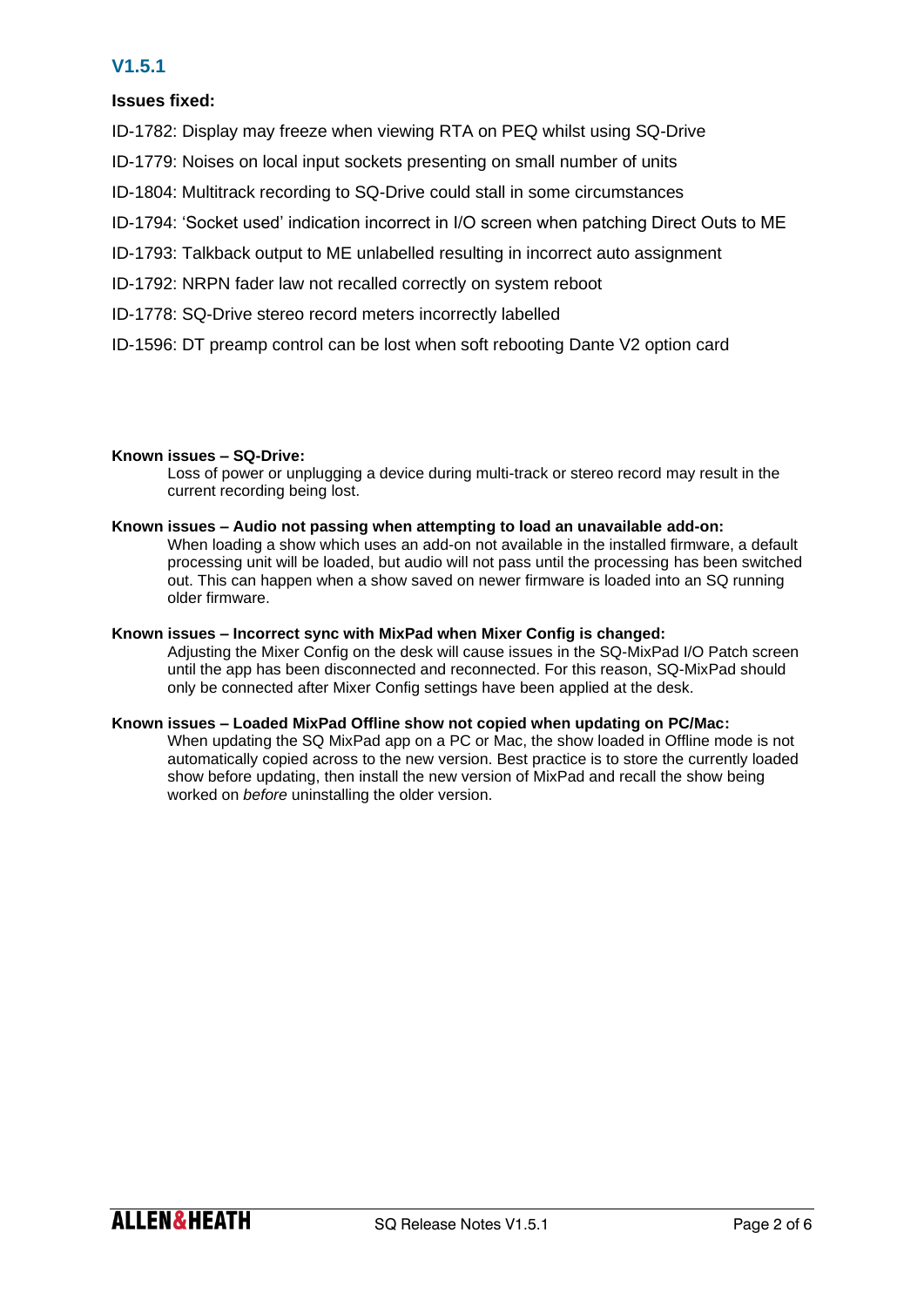# **Previous Versions**

#### **V1.5.0** Feature release

- New add-ons available: Bucket Brigade Delay, Echo, Hypabass
- 'Channel RTA' added for PEQ and GEQ
- 48kHz USB option (USB-B and SQ-Drive)
- Record/playback up to 32 channels to/from SQ-Drive
- Record only patched channels to SQ-Drive
- USB Meters screen
- DCA Spill function including 'Spill On Sel' option
- Additional DCA options for Global and Scene recall filters
- HPF/LPF options on PEQ
- Input channel HPF slope options
- 'Safe' Patching switch option
- 1-to-1 block patching on I/O screen
- Show channel delay in Milliseconds, Samples, Meters or Feet (with air temperature variable)
- Higher resolution control for channel delays
- **FX Screen follow Sel option**
- Current Mix/DCA Spill displayed on-screen
- NRPN Fader Law 'Audio Taper' option
- Auto network IP address assignment
- Support for V2 Dante Option Card
- SQ-MixPad additions Full RTA support, 3 instances, New Routing screen, Online AMM control, Online insert setup, Online scene management, Safe patching, Offline Scene and Library management, Offline 'share' function, 'URL Hook' added
- New soft control additions DCA Spill (SoftKey, Soft Rotary Key, Footswitch), SQ-Drive Arm/Rec/Stop, FX Mute (Soft Rotary Key)
- ID-1577: Updates to De-Esser add-on including new filters
- ID-1546: Patchable talkback output (post 'Talk' key)
- ID-1497: Default name added to factory libraries
- ID-1696: Soft Control option lists sorted alphabetically
- ID-1033: SQ-Drive store recorded channel name in file metadata
- ID-1011: Indication of used socket in I/O screen
- ID-1394: I/O screen local AES output socket control enabled
- ID-954: Use reset key with pan control for L-C-R switching
- ID-1758: 'Next Scene:' persistent through mix config change
- ID-1675: SQ-Drive Current track remains selected after 'Play Single'
- ID-1655: Soft Rotary Keys set to mute now indicate Mute Group/DCA muting
- ID-1654: Soft Rotarys set to FX parameter correctly illuminate when available
- ID-1564: Tie Lines patched to ME now contain identifiers
- ID-1498: PAFL and Talkback settings included in Role resets
- ID-1550: DynEQ/MultiBD removed possibility to control a non-visible parameter
- ID-1527: Pending ganging changes discarded on any change to mixer config
- SQ4You-190: Group wheel indicator added when a channel is muted
- SQ4You-192: Channels can be controlled whilst muted
- ID-1749: Unused FX Sends removed from CH to All Mix
- ID-1661: SoftKey SQ-Drive controls disabled when USB-B mode is active
- ID-1620: MIDI NRPN's using MSB/LSB equal to 0x7F respond correctly
- ID-1569: Incorrect name could be displayed in USB scene delete pop-up
- ID-1555: 'Add-on unavailable' pop-up displays correctly when using SQ-MixPad 'Push'
- ID-1535: SLink option card displays 'I/O card fitted' icon correctly on initial boot
- ID-1595: Shutdown process could trigger SQ-Drive playback if paused
- ID-1563: I/O screen channel name correct after channel library recall
- ID-710: Changing playback files could generate audio artefacts in recording

#### **V1.4.4** Maintenance release

• ID-1501: Factory reset could cause incorrect marking of scene storage location states.

#### **V1.4.3** Maintenance release

- ID-1558: Channel Name and Colour now update throughout system on library item recall
- ID-1552: Members no longer removed from gang after MixPad push and scene recall
- ID-1559: Surface Master fader correctly linked to MixPad when in GEQ Fader Flip
- ID-1553: 'Hall Choral HF' FX Preset 'Ref Detail' value corrected
- ID-1562: Fixed V1.4.2 FPGA image which caused unwanted noise on some units

**ALLEN&HEATH**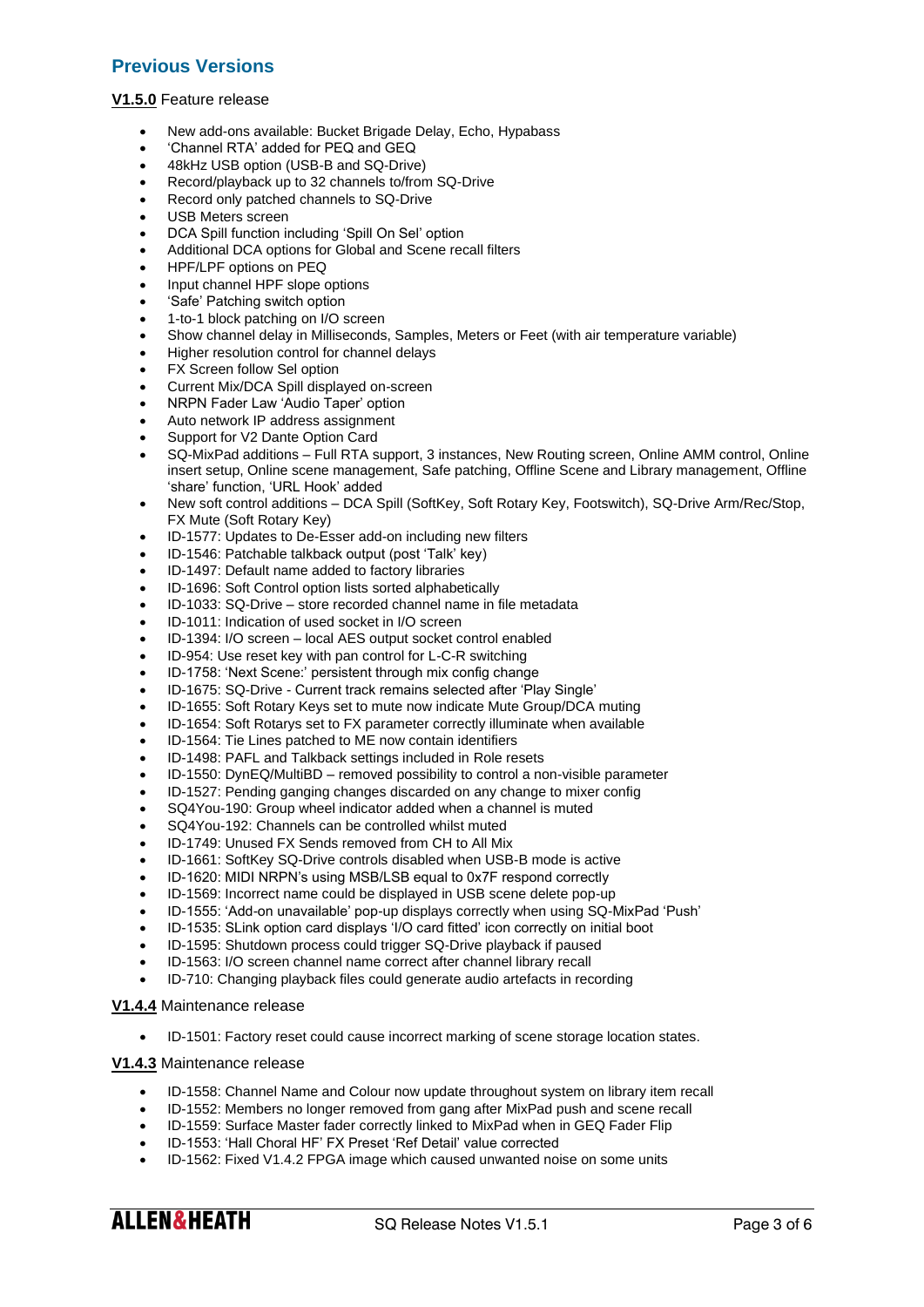### **V1.4.2** Maintenance release

- ID-1528: Added labelling to MultiBD4 LM band
- ID-1543: Multiple DAW methods added to SysEx naming via DAW Control Driver
- ID-1532: CH to All Mix now works on ganged channels
- ID-1529: MultiBD 'Link' and 'Rel' functions fixed
- ID-1540: DynEQ4, and MultiBD metering corrected
- ID-1526: PEQ Library HPF recall corrected
- ID-1525: Subnet mask for static address can be edited
- ID-1523: Input gangs now function with 12 members

#### **V1.4.1** Maintenance release

- ID-1504: Insert state correctly translated from previous firmware revisions
- ID-1508: USB libraries can be transferred when there is no stored user library on console
- ID-1492: DynEQ master trim meter level corrected
- ID-1493: MultiBD3 and MultiBD4 master trim meter corrected
- ID-1426: SoftKey and Footswitch Scene Recall scene list updates correctly

### **V1.4.0** Feature release

- New add-ons available: DeEsser, Multiband Compressors (MultiBD3/MultiBD4), Dynamic EQ (DynEQ4)
- Ganging
- Per-scene recall filters
- USB Scene and Library archiving
- Copy Paste Reset of Scenes and Per-scene recall filters
- IO Page socket control
- Sync Mode for SQ-MixPad connection
- MIDI NRPN control of Levels, Panning/Balance, Mutes, Assignments, SoftKeys
- Mono matrix option
- Preamp on surface option
- Processing screen follows surface option
- PEQ band follows screen option
- Name/Colour options in channel library
- HPF option in PEQ library
- New soft control additions MIDI program changes, note on/off, Listen Level
- SQ-MixPad additions Offline mode, follow SQ channel/mix options, PAFL setup, channel routing screen
- Support for DX32 modular expander added
- Global recall filters re-organised and extended
- SQ-Drive performance metering
- RTA peak band indication in GEQ Fader Flip
- Socket number displays on channel LCD display
- Channel and strip numbers added to strip assign
- Touch scrolling added to all on-screen lists
- ID-1201: Channel ms delay control improved
- ID-1227: Compressor parallel path Dry/Wet control improved
- ID-819: Channel mute time when engaging/disengaging PAD reduced
- ID-620: Fader calibration process no longer requires rebooting
- ID-720: Removed persistent metering when dSnake unit is disconnected
- ID-1008: Mixer shutdown gracefully closes SQ-Drive recording
- ID-1149: Reset Mix Settings button blocked correctly using user permissions
- ID-1044: Input patch filtered when preamp recall blocked
- ID-1266: SQ-Drive seek bar appears correctly on first launch of screen
- ID-1276: SQ-Drive recording to maximum length no longer lists two recordings in playback
- ID-565: Stereo insert left disconnects correctly when right send is repatched elsewhere
- ID-1390: Corrected issue with incorrect output patching when switching mix stereo/mono
- ID-894: Insert LED correctly displays status on scene recall
- ID-807: FX Library items now contain Dry/Wet levels when stored as insert
- ID-563: Insert point In/Out status persists when creating or editing
- ID-1307: Correction to stereo flag when sending mix channels to a ME system
- ID-364: Preamp surface control does not affect trim when Mix Ext In has no preamp available
- ID-1339: AR84 Tie Line patching now persistent after power cycle
- ID-1271: Routing screen now displays from LHS on opening
- ID-1287: Fixed inconsistency in AFL/PFL on LR when switching output AFL setting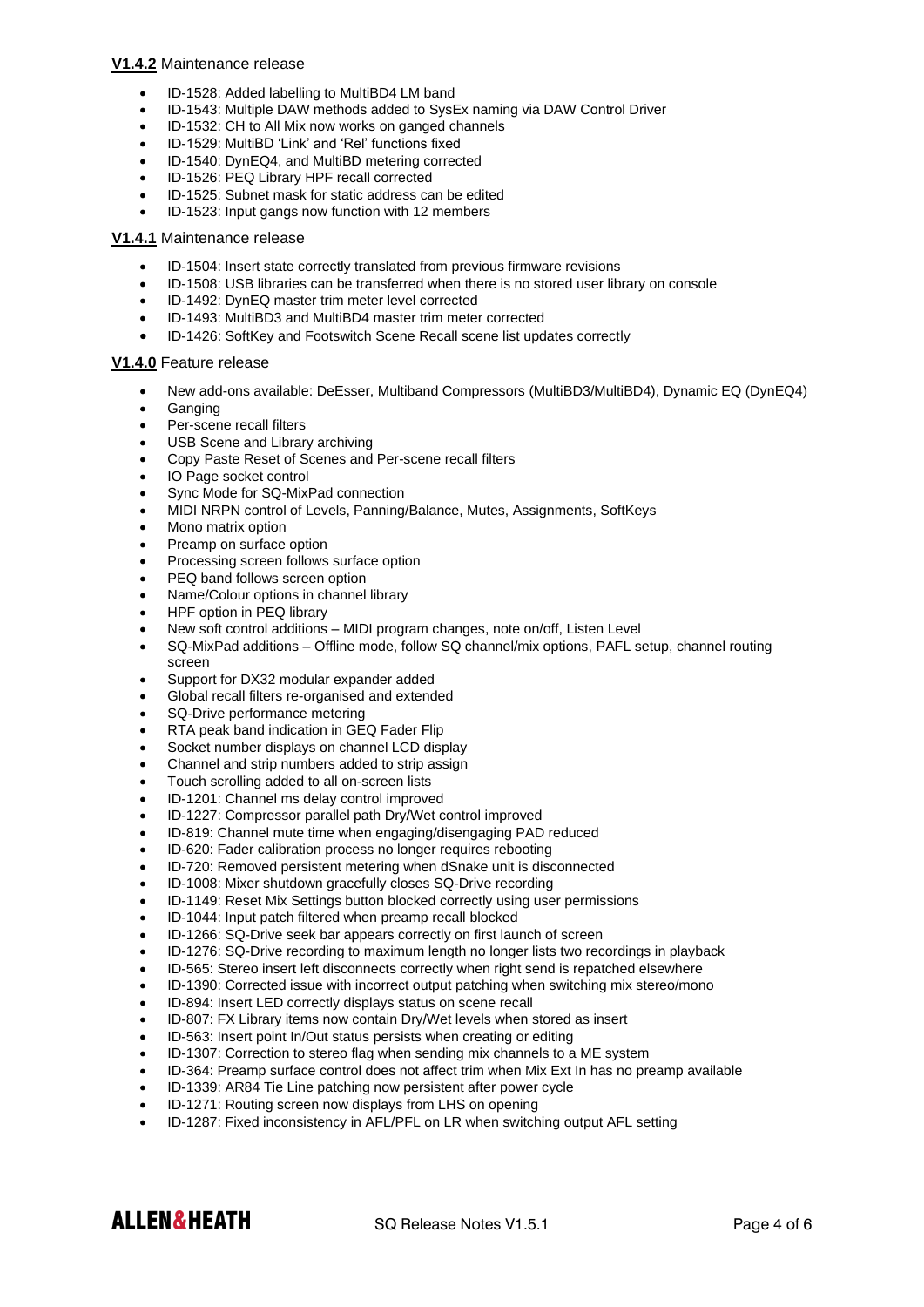• ID-1280: Incorrect skins displayed for the two units of DEEP compressor 'Peak Limiter 76'.

### **V1.3.1** Maintenance release

- SQ-MixPad additions Control of DEEP compressor and GEQ plug-ins.
- ID-955: Fixed intermittent distortion on USB-B streaming on known systems with issues.
- ID-351: Reduced chance of dropout on USB-B streaming when using xHCI controllers.
- ID-730: Improved network buffer behaviour to better deal with bad connections to devices.
- ID-749: Reduced chance of desk freeze due to bad device connection on network.
- ID-1256: SQ-Drive Multitrack and stereo playback meters display only on the relevant SQ-Drive playback window.
- ID-1247: SQ-Drive Fixes for intermittent distortion on multitrack recordings.
- ID-1254: SQ-Drive Loading a multitrack for playback no longer causes issues with stereo playback.
- ID-1255: SQ-Drive Fixed issue where multitrack recording could stop seconds before the end of the file.
- ID-1203: DEEP Tube Stage Preamp metering now displays correctly when switching between stereo and mono channels.
- ID-1238: Solved issue with GUI layers being displayed out of sequence on screen.
- ID-1244: Solved issue where channels strips could display incorrectly when selecting mixes.
- ID-1252: Solved issue where channel name could be applied to incorrect channel when switching layers.

### **V1.3.0** Feature release

- Support of SLink and Waves cards added
- Support for DX164-W added
- New add-ons available: DEEP 16T, 16VU, Mighty, Opto and Peak Limiter 76 compressors. Proportional, DiGi and Hybrid GEQ's.
- New Listen bus with patchable outputs
- Master fader 'Listen Level' mode
- Reset Mix Settings roles
- Tie Line patching
- Input Patch Libraries
- External In to PAFL
- Patchable PAFL output
- User permissions
- Compressor 'Ducker Mode' added
- Extra Soft Rotary options including MIDI, assignable Soft Rotary key functions, plus the addition of displayed values and display using the 'View' key
- Touch and drag control of PEQ
- SQ-MixPad additions User permissions, I/O Patching, FX parameter and SigGen control.
- ID-1002: USB drives with file systems other than FAT can now be formatted by the SQ mixer.
- ID-831: SQ-Drive extended file type support for .wav files.
- ID-1007: SQ-Drive added error reporting for drive faults and invalid formats.
- ID-222: Improved/increased touch areas for on-screen buttons and parameters.
- ID-914: AMM strip colour matches channel colour.
- ID-384: SQ-Drive faster show storage.
- ID-930: AMM Scene Safe icon could be incorrect after reboot.
- ID-932: Audio present on left side of a stereo output when setting output balance to hard right.
- ID-925: Scale and acceleration of Soft Rotary controls improved.
- ID-919: Stereo playback from SQ Drive could occasionally become distorted after a Show recall or power cycle.
- ID-454: PAFL Follow Mix behaviour corrected when changing the setting after selecting a mix to PAFL.
- ID-1108: Signal on SLink channels 17-24 could have reduced level when in dSnake mode.
- ID-1114: SQ-Drive corrected stop button and seek position behaviour when stopped.
- ID-1035: SQ-Drive corrected seek position behaviour during playback.
- ID-1021: SQ-Drive correctly display elapsed and remaining times whilst paused.
- ID-1032: SQ-Drive continue track playback whilst a new track is selected.
- ID-466: SQ-Drive multiple improvements including wrap-around (play all) behaviour, current track display, and appearance of controls.
- ID-772: USB source now correctly stored with show.
- ID-606: Soft Rotary displays now correctly update when changing names.
- ID-479: LF and HF Width rotary control now updates illumination correctly to show when shelf mode has been engaged or disengaged.
- ID-641: Corrected Soft Rotary key illumination when used for Pad or Polarity.
- ID-921: Soft Rotary set to main level has persistent display when no channel is selected.